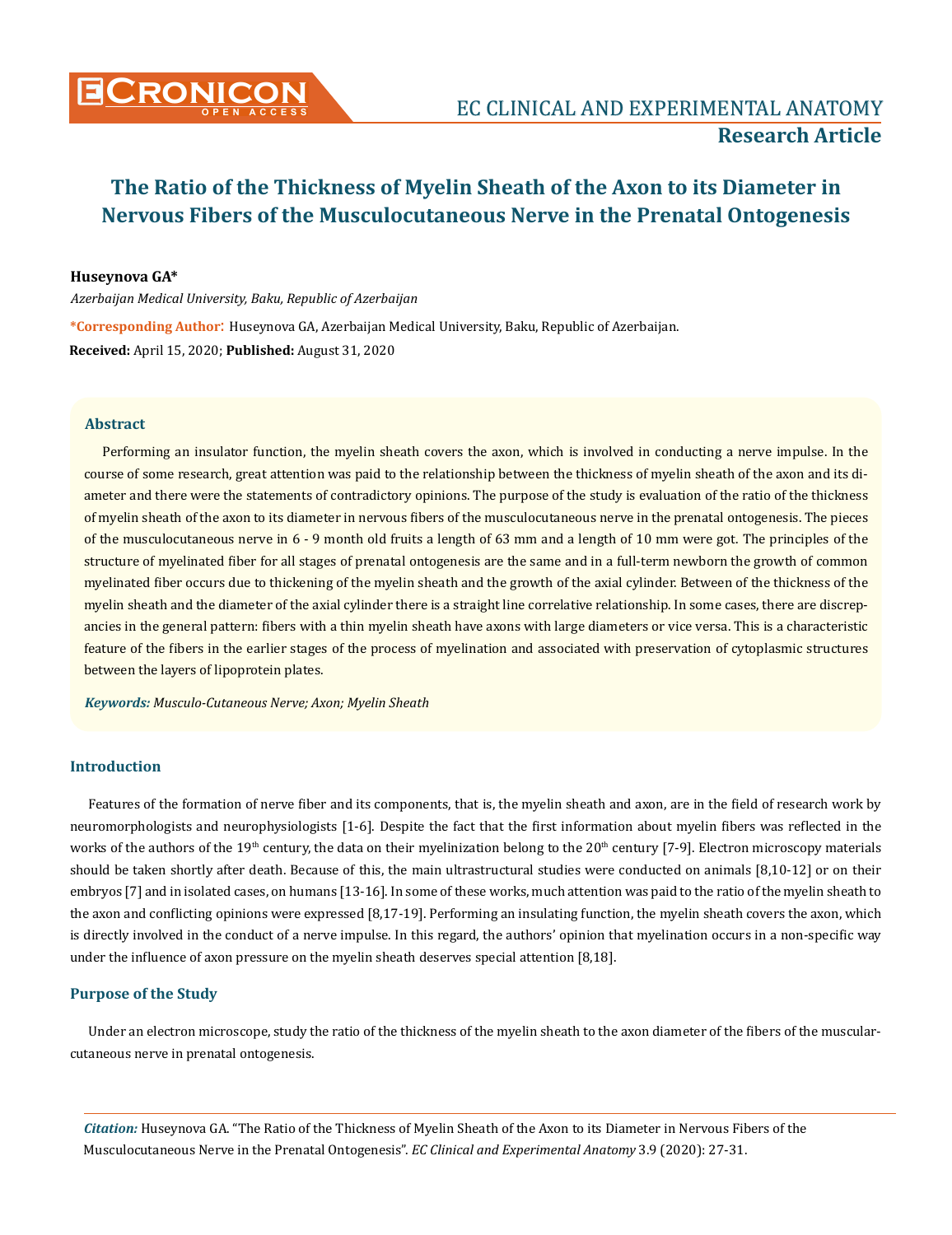28

#### **Materials and Methods**

In 6 - 9-month-old fetuses, the musculocutaneous nerve was examined in two areas: in the proximal part, before entering the coracobrachial muscle, and in the distal part, at the beginning of the lateral antebrachial cutaneous nerve. In the proximal part, the nerve consists of fibers intended for innervation of muscles and skin, and in the distal part, for innervation of only the skin and its derivatives. Pieces of muscular-cutaneous nerve in the amount of 63 and a length of 10 mm were taken within 90 minutes after death. After 1 - 2 hours, nerve samples are cut. Samples of 1 mm<sup>3</sup> in size continued to be fixed in a 2.5 - 5% glutaraldehyde solution in phosphate buffer. After washing in three shifts with an interval of 10 minutes, pieces of material were fixed in a 2%  $0s0^{}_4$  solution. Later blocks nervous were received. Slices were obtained on a Reichert-Iung and LKB-4800 ultra-microtome for viewing on a JEM-100S, JEOL-100S electron microscope. First, we made semi-thin sections (1.0 μm) for orientation, they were pre-stained with tululoid blue. Ultrathin sections 20 - 30 nm thick were obtained from the remaining blocks. Sections for a small increase were relatively thick. Sections were contrasted with a 2% aqueous solution of uranyl acetate and lead citrate according to the Reynolds method. The image of the object was recorded on a photographic plate at a direct magnification of 2000 - 50,000 times. In some cases, photos were received from negatives at a magnification of 2 - 6 times. At each age, 60 myelin fibers with different diameters were used to obtain a scatter plot. The data obtained were subjected to morphometric processing, including the calculation of arithmetic mean values and their errors. The significance of differences was estimated by the method of confidence intervals [20,21].

#### **Results and Discussion**

On electron diffraction patterns of the proximal part of the musculocutaneous nerve of the 6-month-old fetus, nerve fibers are visualized at different stages of myelination. Nerve fibers are divided into two groups. Some of them are detected as an accumulation of nerve fibers with a small diameter and a thin myelin sheath, while others with a large diameter and a thick myelin sheath. Myelin nerve fibers are usually round or oval. Of these fibers, the first (small diameter) is usually oval, and the second is rounded. The diameter of myelin nerve fibers is 0.7 - 7.5 microns (an average of 3.5 + 0.02 microns). The thickness of the myelin sheath varies between 0.15 - 0.4 microns (an average of 0.23 + 0.01 microns). The thickness of the axon is 0.4 - 5.2 microns (average 2.9 + 0.04 microns). In the distal part of the nerve, that is, in the lateral antebrachial cutaneous nerve, the myelin fibers are usually small in diameter and have a thin myelin sheath. In those Schwann cells in which the quantity of myelin fibers is less, the distance between the neurolemma and the fiber is greater. In large groups of non-myelinated nerve fibers (usually 15 - 20, occasionally up to 40), this distance is also greater. The cross-sectional size in such non-myelinated nerve fibers varies in the range of 0.13 - 2.19 microns. As the quantity of nerve fibers in the groups increases, the axon diameter decreases. On the contrary, in small groups consisting of non-myelinated nerve fibers, in an amount of 3 - 4, the diameter of the axon is larger. In the early stages of myelination, when the myelin sheath consists of 2 - 3 lipoprotein plates, the axon has a small diameter (0.7 - 2.0 microns). Typically, nerve fibers with a thick myelin sheath have an axial cylinder (axon) of large diameter. But in some cases the opposite picture is noted. For example, in one case, the diameter of the axial cylinder of the myelin-free fiber was equal to the diameter of the nerve fiber having a thick myelin sheath. In another case, two fibers with different diameters (the first 5.0 μm and the second 2.5 μm) had a myelin sheath with the same thickness. In the first nerve fiber, the diameter of the axial cylinder was 4.6 μm, in the second - 2.1 μm. In general, in both parts of the musculocutaneous nerve of the six-month-old fetus, there was a straightforward relationship between the thickness of the myelin sheath and the diameter of the axial cylinder (Figure 1).



*Figure 1: A graph of the ratio of the thickness of the myelin sheaths to the diameter of the axon in the proximal (A) and distal (B) parts of the muscular-cutaneous nerve of 6-month-old human fetuses.*

*Citation:* Huseynova GA. "The Ratio of the Thickness of Myelin Sheath of the Axon to its Diameter in Nervous Fibers of the Musculocutaneous Nerve in the Prenatal Ontogenesis". *EC Clinical and Experimental Anatomy* 3.9 (2020): 27-31.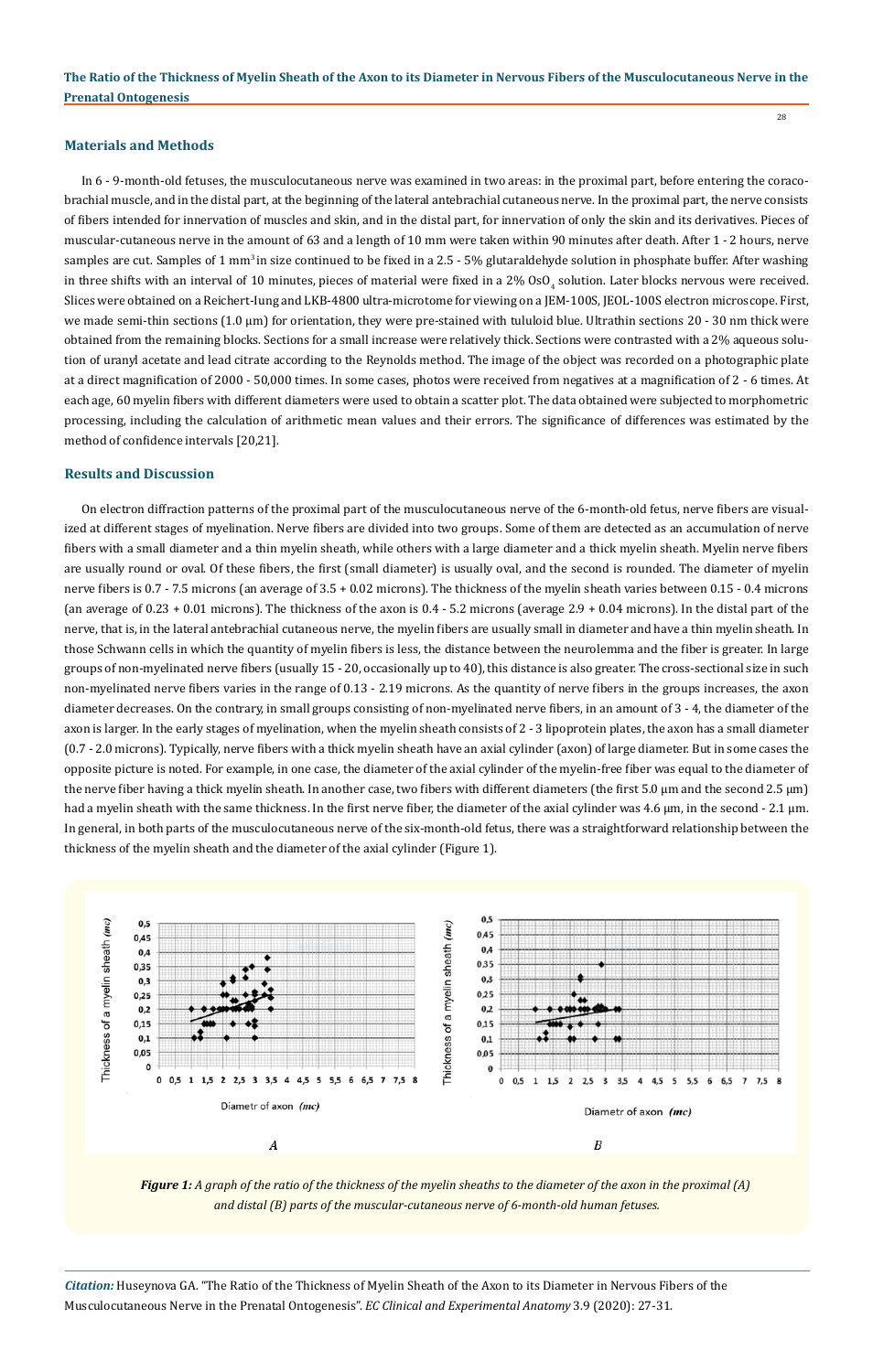The inconsistency of the pattern in a straightforward relationship between the thickness of the myelin sheath and the diameter of the axial cylinder is more characteristic of fibers that are in the early stages of the myelination process. This can be explained by the preservation of the cytoplasmic layers between the lipoprotein plates (despite their insignificant quantity) of the myelin sheath (Figure 2a). Of the two nerve fibers of the same thickness of the myelin sheath (1.15 μm), in the first the quantity of lipoprotein plates 3, in the second - 8. At the same time, the diameter of the axial cylinder was 1.5 μm in the first nerve fiber, and in the second - 1.0 μm. In these cases, the space of cytoplasmic structures is revealed between the myelin sheath and the axial cylinder (Figure 2a and 2б).

Among the more differentiated nerve fibers, there are fibers with a small caliber and a thin myelin sheath (Figure 2B). This attributed to the difference in the functions of nerve fibers in the composition of the musculocutaneous nerve, since the proximal part of this nerve contains fibers designed to innervate the muscles of the anterior shoulder group and the skin of the forearm. In subsequent periods of prenatal ontogenesis - in 7-9 month old fetuses, fibers with a thin myelin sheath are more in the distal part of the nerve. This is due to the sensitive and sympathetic use of these fibers. In addition to sensitive fibers, this part of the nerve contains sympathetic fibers for smooth muscles and glands of the skin of the lateral forearm.



*Figure 2: The process of myelination of the muscular-cutaneous nerve: а - The proximal part of the musculocutaneous nerve of the 6-month-old fetus; the center of the image is occupied by an axial cylinder immersed in a Schwann cell; 1 - Schwan cell; 2 - axial cylinder. б - The distal part of the muscular cutaneous nerve of the 6-month-old fetus. Round-shaped nerve fibers have a myelin sheath consisting of three lipoprotein plates; в - The proximal part of the musculocutaneous nerve of the 6-month-old fetus. Inc: 8,000.* 

In a newborn, single fibers with a large caliber of 9.0 - 9.2 μm were noted in the proximal part of the musculocutaneous nerve. Such groups usually consist of 2 - 7 myelin-free fibers. The non-myelin fibers of large groups of the previous stages of the prenatal period turned into myelin nerve fibers of small caliber. In a 9-month-old fetus, a well-formed connective tissue membrane surrounds nerve fibers. The distal part of the nerve usually contains small caliber fibers with a thin myelin sheath. The non-myelin fibers in the distal part of the

*Citation:* Huseynova GA. "The Ratio of the Thickness of Myelin Sheath of the Axon to its Diameter in Nervous Fibers of the Musculocutaneous Nerve in the Prenatal Ontogenesis". *EC Clinical and Experimental Anatomy* 3.9 (2020): 27-31.

29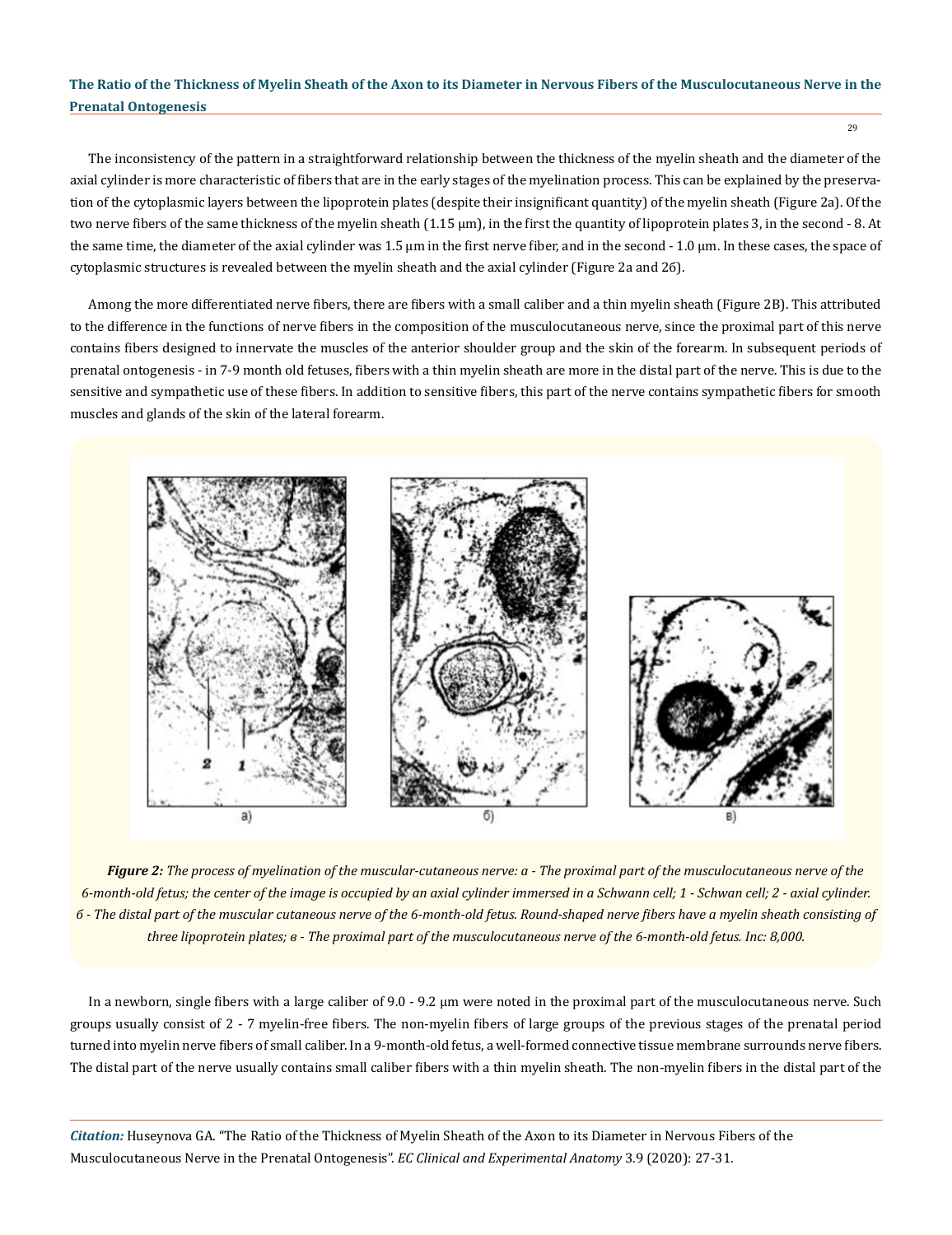30

nerve are in large groups, which contain up to 40 fibers. The thickness of the myelin sheath of the fibers of the musculocutaneous nerve in a 9-month-old fetus reaches  $0.5 - 1.0$  microns (an average of  $0.34 \pm 0.001$ ). Usually consists of  $20 - 30$  ( $26 \pm 0.1$ ), occasionally more than 50 (72 - 80) lipoprotein plates. If we pay attention to the ratio of the thickness of the myelin sheath to the diameter of the axial cylinder in this period, then a straightforward relationship between them is also noted (Figure 3).



*Figure 3: A graph of the ratio of the thickness of the myelin sheaths to the diameter of the axon in the distal (A) and proximal (B) parts of the muscular-cutaneous nerve of 9-month-old human fetuses.*

## **Conclusion**

However, in some cases, discrepancies from the general pattern are noted. In fibers with different diameters (one - 5.5 μm, the second - 3.0 μm), the myelin sheath with the same thickness (0.4 μm) dominates. The principles of myelin fiber device are the same for all stages of prenatal ontogenesis. However, the 9-month-old fetus has an increase in the total diameter of the myelin fiber due to the thickening of the myelin sheath and the diameter of the axial cylinder. In fruits, the sizes of the structural elements of the myelin sheath of the fibers are often the same for their different diameters. In this regard, our opinions are consistent with existing data from various authors. There is a rectilinear correlation between the thickness of the myelin sheath and the diameter of the axial cylinder. In some cases, discrepancies from the general pattern are noted. Fibers with a thin myelin sheath have an axon with a large diameter or vice versa. This feature is characteristic of fibers at earlier stages of the myelination process. This is due to the preservation of cytoplasmic structures between the layers of lipoprotein plates.

## **Bibliography**

- 1. Komissarchik YaYu. "Elektronnomikroskopicheskoe issledovanie rannih stadiy mielinizatsii sedalischnogo nerva kurinogo embriona". Arkhiv anatomii (1962):69-77.
- 2. Stovichek GV and Babanova IG. "Voprosyi morfogeneza vistseralnykh nervov". V kn.: Problemy mieloarkhitektoniki vistseralnykh nervov". Yaroslavl (1978).
- 3. Sotnikov OS. Dinamika struktury zhivogo neyrona". L.: Nauka (1985).

*Citation:* Huseynova GA. "The Ratio of the Thickness of Myelin Sheath of the Axon to its Diameter in Nervous Fibers of the Musculocutaneous Nerve in the Prenatal Ontogenesis". *EC Clinical and Experimental Anatomy* 3.9 (2020): 27-31.